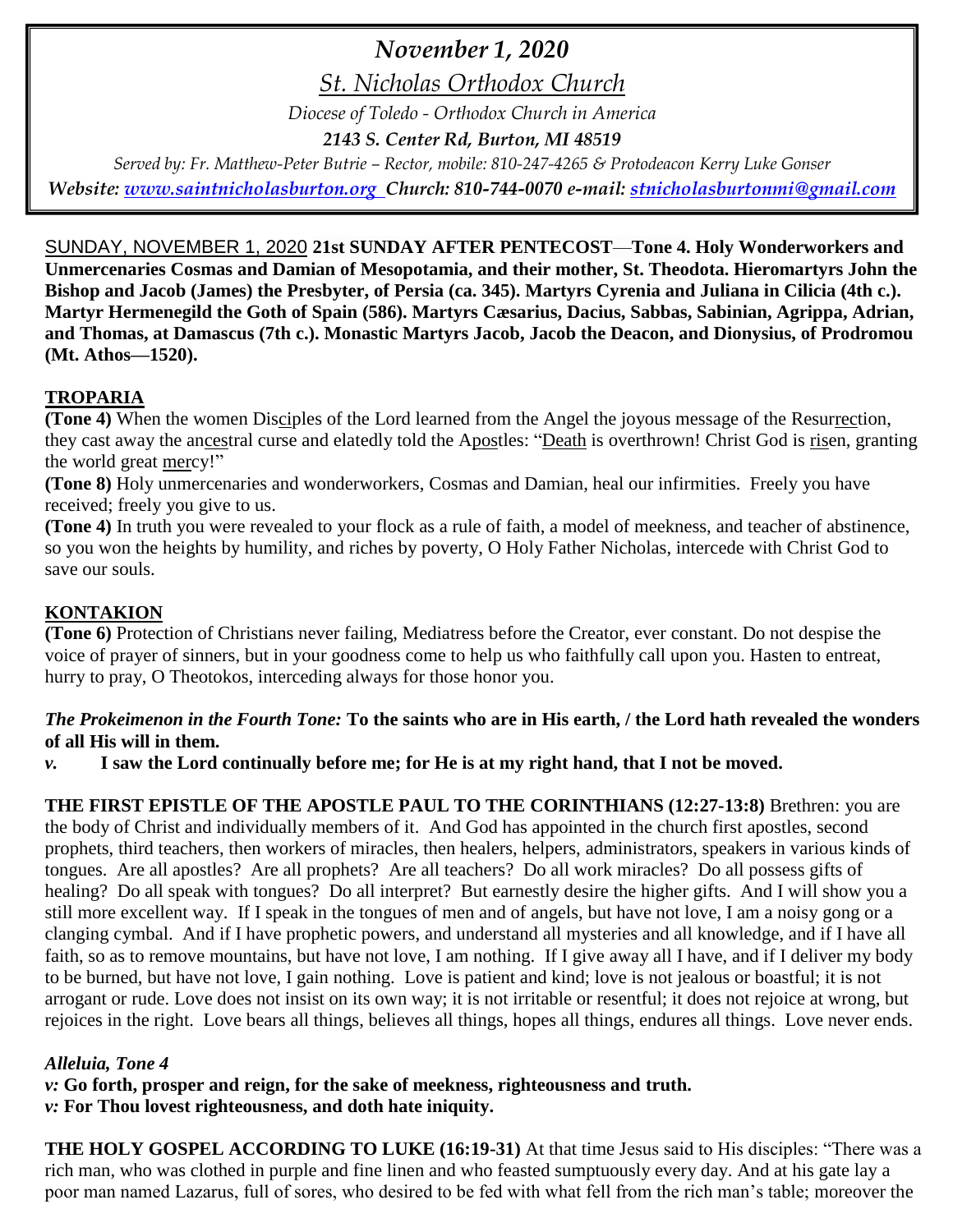dogs came and licked his sores. The poor man died and was carried by the angels to Abraham's bosom. The rich man also died and was buried; and in Hades, being in torment, he lifted up his eyes, and saw Abraham far off and Lazarus in his bosom. And he called out, `Father Abraham, have mercy upon me, and send Lazarus to dip the end of his finger in water and cool my tongue; for I am in anguish in this flame.' But Abraham said, 'Son, remember that you in your lifetime received your good things, and Lazarus in like manner evil things; but now he is comforted here, and you are in anguish. And besides all this, between us and you a great chasm has been fixed, in order that those who would pass from here to you may not be able, and none may cross from there to us.' And he said, 'Then I beg you, father, to send him to my father's house, for I have five brothers, so that he may warn them, lest they also come into this place of torment.' But Abraham said, 'They have Moses and the prophets; let them hear them.' And he said, 'No, father Abraham; but if someone goes to them from the dead, they will repent.' He said to him, 'If they do not hear Moses and the prophets, neither will they be convinced if someone should rise from the dead.'

#### **COMMUNION HYMN**

Praise the Lord from the heavens, praise Him in the highest! Alleluia, Alleluia, Alleluia!

#### **The holy Gospel according to John 21:1-14 (10th Matins Gospel)**

After these things Jesus showed Himself again to the disciples at the Sea of Tiberias, and in this way He showed Himself: Simon Peter, Thomas called the Twin, Nathanael of Cana in Galilee, the sons of Zebedee, and two others of His disciples were together. Simon Peter said to them, "I am going fishing." They said to him, "We are going with you also." They went out and immediately got into the boat, and that night they caught nothing. But when the morning had now come, Jesus stood on the shore; yet the disciples did not know that it was Jesus. Then Jesus said to them, "Children, have you any food?" They answered Him, "No." And He said to them, "Cast the net on the right side of the boat, and you will find some." So they cast, and now they were not able to draw it in because of the multitude of fish. Therefore that disciple whom Jesus loved said to Peter, "It is the Lord!" Now when Simon Peter heard that it was the Lord, he put on his outer garment (for he had removed it), and plunged into the sea. But the other disciples came in the little boat (for they were not far from land, but about two hundred cubits), dragging the net with fish. Then, as soon as they had come to land, they saw a fire of coals there, and fish laid on it, and bread. Jesus said to them, "Bring some of the fish which you have just caught." Simon Peter went up and dragged the net to land, full of large fish, one hundred and fifty-three; and although there were so many, the net was not broken. Jesus said to them, "Come and eat breakfast." Yet none of the disciples dared ask Him, "Who are You?" – knowing that it was the Lord. Jesus then came and took the bread and gave it to them, and likewise the fish. This is now the third time Jesus showed Himself to His disciples after He was raised from the dead.

**The Holy Wonderworkers and Unmercenary Physicians Cosmas and Damian and their mother Saint Theodota (November 1)** were natives of Asia Minor (some sources say Mesopotamia). Their pagan father died while they were still quite small children. Their mother raised them in Christian piety. Through her own example, and by reading holy books to them, Saint Theodota preserved her children in purity of life according to the command of the Lord, and Cosmas and Damian grew up into righteous and virtuous men.

Trained and skilled as physicians, they received from the Holy Spirit the gift of healing people's illnesses of body and soul by the power of prayer. They even treated animals. With fervent love for both God and neighbor, they never took payment for their services. They strictly observed the command of our Lord Jesus Christ, "Freely have you received, freely give." (Mt. 10:8). The fame of Saints Cosmas and Damian spread throughout all the surrounding region, and people called them unmercenary physicians.

Once, the saints were summoned to a grievously ill woman named Palladia, whom all the doctors had refused to treat because of her seemingly hopeless condition. Through faith and through the fervent prayer of the holy brothers, the Lord healed the deadly disease and Palladia got up from her bed perfectly healthy and giving praise to God. In gratitude for being healed and wishing to give them a small gift, Palladia went quietly to Damian. She presented him with three eggs and said, "Take this small gift in the Name of the Holy Life-Creating Trinity, the Father, Son, and Holy Spirit." Hearing the Name of the Holy Trinity, the unmercenary one did not dare to refuse.

When Saint Cosmas learned what had happened, became very sad, for he thought that his brother had broken their strict vow. On his deathbed he gave instructions that his brother should not be buried beside him. Saint Damian also died shortly afterward, and everyone wondered where Saint Damian's grave should be. But through the will of God a miracle occurred. A camel, which the saints had treated for its wildness, spoke with a human voice saying that they should have no doubts about whether to place Damian beside Cosmas, because Damian did not accept the eggs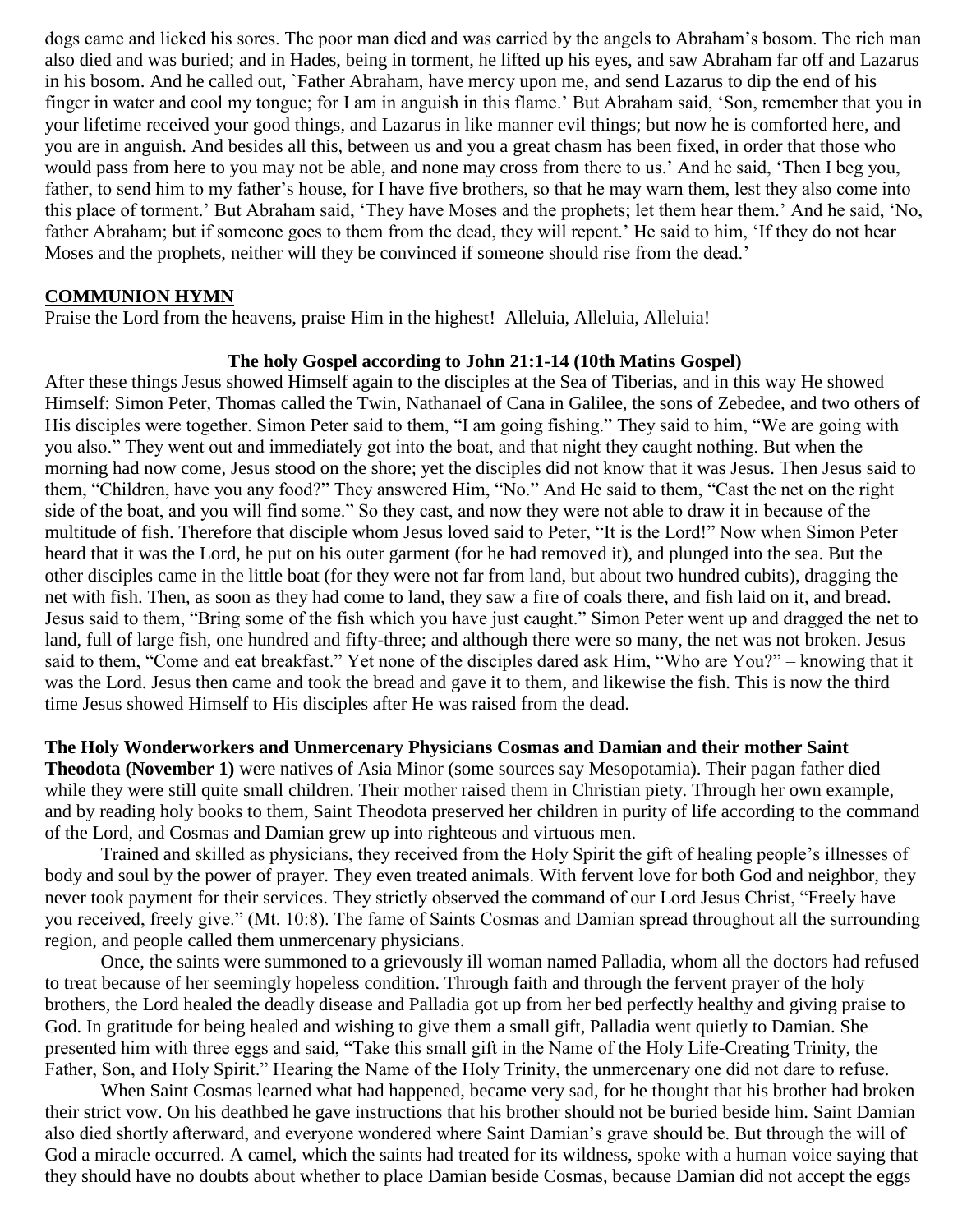from the woman as payment, but out of respect for the Name of God. The venerable relics of the holy brothers were buried together at Thereman (Mesopotamia).

Many miracles were worked after the death of the holy unmercenaries. There lived at Thereman, near the church of Cosmas and Damian, a certain man by the name of Malchus. One day he went on a journey, leaving his wife all alone for what would be a long time. He prayerfully entrusted her to the heavenly protection of the holy brothers. But the Enemy of the race of mankind took on the appearance of one of Malchus' friends, and planned to kill the woman. A certain time went by, and this man went to her at home and said that Malchus had sent him to bring her to him. The woman believed him and went along. He led her to a solitary place intending to kill her. The woman, seeing that disaster threatened her, called upon God with deep faith.

Two fierce-some men then appeared, and the devil let go of the woman and fled, falling off a cliff. The two men led the woman home. At her own home, bowing to them deeply she asked, "My rescuers, to whom I shall be grateful to the end of my days, what are your names?"

They replied, "We are the servants of Christ, Cosmas and Damian," and became invisible. The woman with trembling and with joy told everyone about what had happened to her. Glorifying God, she went up to the icon of the holy brothers and tearfully offered prayers of thanksgiving for her deliverance. And from that time the holy brothers were venerated as protectors of the holiness and inviolability of Christian marriage, and as givers of harmony to conjugal life. From ancient times, their veneration spread also to Russia.

The Unmercenary Saints Cosmas and Damian of Asia Minor should not be confused with the Unmercenary Saints Cosmas and Damian of Rome (July 1), or the Unmercenary Saints Cosmas and Damian of Arabia (October 17).

[oca.org](https://www.oca.org/saints/lives/2020/11/01/103133-holy-wonderworkers-and-unmercenaries-cosmas-and-damian-of-mesopo)

November 1, 2020

# ဆို့ပြီးဝ သို့ဖြင့် သို့ဖြင့် သို့ဖြင့် သို့ဖြင့် သို့ဖြင့် သို့ဖြင့် သို့ဖြင့် သို့ဖြင့် သို့ဖြင့် သို့ဖြင့် သို့ဖြ

#### **CANDLE INTENTIONS FOR THE HEALTH AND BLESSINGS OF**

Debby Neely Happy Birthday Nov.  $3^{rd}$ . Health & blessings Mom Health for my family Bosa Kantar Bosa Kantar Fr. Tom, Fr. Don, Fr. Paul, Fr. Anthony, Fr. Robert, Aaron, Milica, Calvin, Larry, Angelo, Joan, Peggy, Bob, Angelo, Christine, Dorothy, Irene, Allen, Deborah, Luba, Kosta, Stojan, Mira, Bosa, Christopher, Allison, Jeanette, Kathryn, Taras Joseph, Ted, Marlene, Gladys, all the parishioners of St. Nicholas, my family & friends. Joe Tome Special Intention Joe Tome

#### **CANDLE INTENTIONS FOR BLESSED REPOSE**

Tina Rissin Blessed Repose~Memory Eternal Dorothy Goodman

ઓફ્રિંગ ઓફ્રિંગ ઓફ્રિંગ ઓફ્રિંગ ઓફ્રિંગ ઓફ્રિંગ ઓફ્રિંગ ઓફ્રિંગ ઓફ્રિંગ ઓફ્રિંગ ઓફ્રિંગ ઓફ્રિંગ

**Welcome to everyone joining us via our YouTube channel:** *[St Nicholas Orthodox Church Burton.](https://www.youtube.com/channel/UC59tV-Re443z-GCoETAUvfA)* If at the time of the divine services you cannot access the livestream, please check out [St. Mary Magdalene Church](https://www.youtube.com/channel/UClHAqZrWkXdYELujbbIslHg) or [St George](https://www.youtube.com/channel/UCpLWfxMIJK4uQOV41ekE6Wg/videos?view=2&flow=grid)  [Church](https://www.youtube.com/channel/UCpLWfxMIJK4uQOV41ekE6Wg/videos?view=2&flow=grid) or [Assumption Church](https://www.facebook.com/AssumptionGrandBlanc/) for their livestreams.

**ANGEL TREE** Our parish will participate in this program for Christmas as part of our Advent fast helping those in need and will sponsor 50 children. **Commitments have been made for 29 children so far, only 21 more need to be sponsored.** Please call Lucy Hogg at (810)-695-3110 as soon as possible if you are interested and let her know how many children you would like to sponsor or if you have questions. The children's names & information will be mailed to you as soon as possible.

**VOLUNTEER(S)** needed to deliver donations to Catholic Charities once a month. Contact the office if you can help.

**SOUP KITCHEN CONTACT** We need someone to be the contact person for our group. Please call the parish office 810-744-0070 or email [stnicholasburtonmi@gmail.com](mailto:stnicholasburtonmi@gmail.com)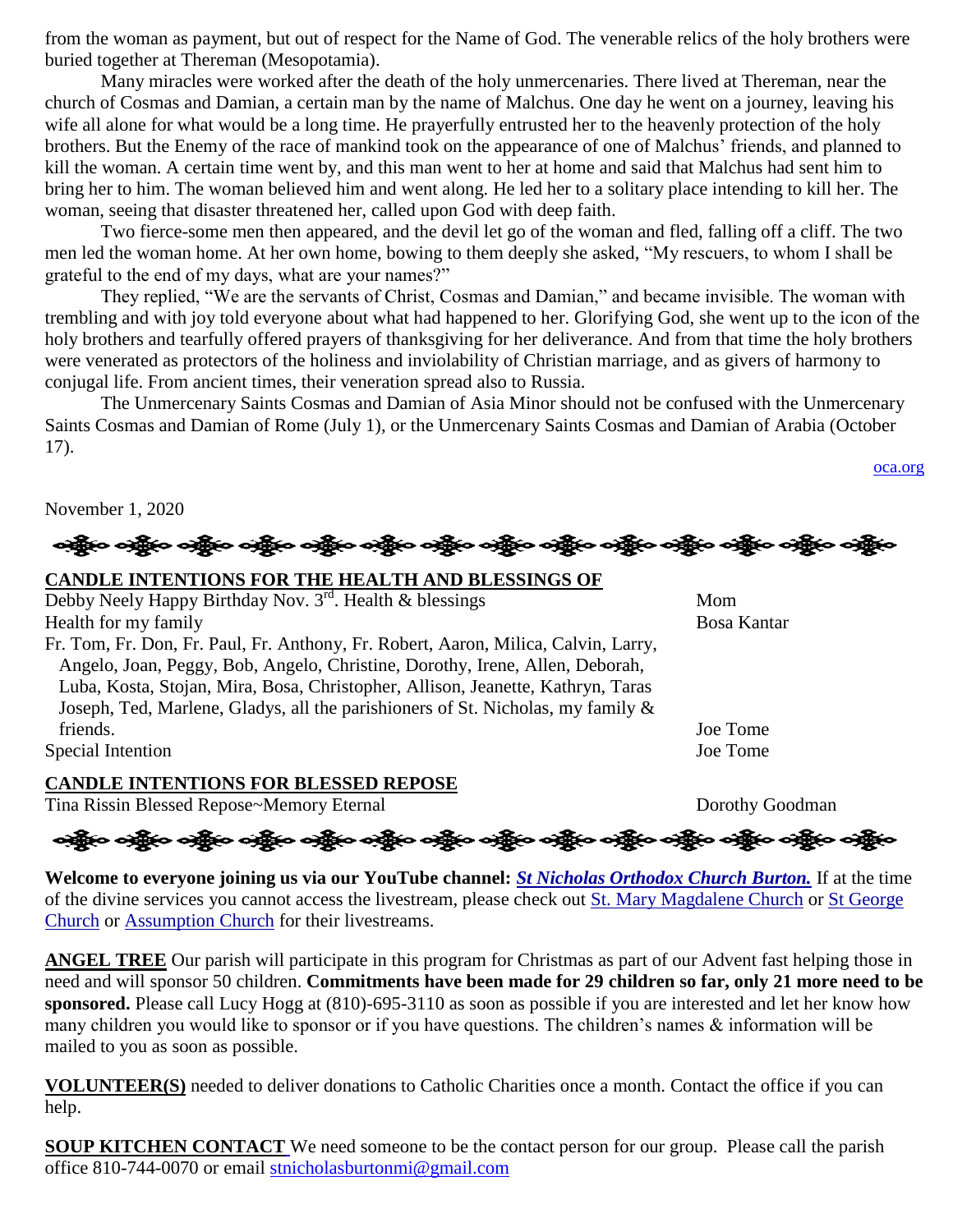**ADULT EDUCATION CLASS** meets on Wednesdays after Liturgy at 11:15 am-12:15 pm. The class will be continuing our book *Early Christian Fathers,* continuing with *The First Apology of St Justin the Martyr.* Contact the office if you'd like to join the class through Zoom*.*

#### **MAKE YOUR FAITHFUL GIVING EASY AND CONVENIENT WITH GIVELIFY**



You can donate to St. Nicholas with an app on your phone  $\&$  as always on our website by <https://saintnicholasburton.org/> Go to the website and on the home page click on the box **Give now with Givelify** which will walk you through the donation process; this is a secure site. (2.9% + \$0.30 of your donation goes to Givelify as a fee). **If you do not wish to donate online, you may write a check to St. Nicholas Orthodox Church and send it to the parish address: 2143 S Center Rd, Burton, MI 48519.**

**CHARITY ASSISTANCE PLATE** will be set out in the narthex. This money is used for gift cards for those in need and are distributed once a month. The funds for this ministry needs replenishing.

**STEWARDS OF THE OCA** On Sunday, November 15th: Support the work of the Orthodox Church in America by becoming a Steward of the OCA. Your support will enhance the work of the ministries and departments of the OCA that serve the entire church by providing important resources such as liturgical texts, liturgical music, religious educational material, and educational events. Other new and exciting projects are also under development. Go to [oca.org/stewards](https://bdoca.us19.list-manage.com/track/click?u=8637fd6ca03b533ebeb2815cf&id=c105c6fb6f&e=91ce1b243d) to learn more and to view the schedule of upcoming live online events that will highlight the work and plans of the departments."

**CANDLE INTENTION REQUESTS** can be emailed to the office at [stnicholasburtonmi@gmail.com](mailto:stnicholasburtonmi@gmail.com) or called in.

**OFFICE OPEN** Monday,Wednesday & Friday 9am -3 pm

#### **PARISH MEETING FOR THE ELECTION OF PARISH COUNCIL, AUDITORS & LAY DELEGATES**

takes place on Sunday, Nov. 8. **To vote you must have submitted a pledge card & received Confession and Communion within the past year.** Absentee ballots are available in the office. Only one vote per person. If you fill out an absentee vote please do not fill out a ballot on November 8. Absentee ballots must be returned by November 8. The nominees are:

#### **Parish Council (3 will be elected) Auditor (1 will be elected)**

Shari Nicoloff (term ending this year) Calvin Conrad Ian Price Fannia Young Stephanie Price Ellyn Serra Michael Serra Jennifer Shann Jonathon Shann

**(1 will be elected) (1 will be elected)** Deborah Gonser-Adams Deborah Gonser-Adams Susie Ford Susie Ford Joe Tome Joe Tome

# **Lay Delegate - Oct. 2021 Diocesan Conference Lay Delegate - July 2021 OCA All-American Council**

**MIDDLE EASTERN TAKE-OUT LUNCHEON** at St George Orthodox Church on Thurs, Nov 12 from 11 am to 2 pm. **All orders must be placed by Nov 5.** Meal includes cooked kibbee, green bean stew (yahnee), rice, hummus, salad, pita bread, dessert, and a bottle of water. Vegetarian plate available. Cost: \$12. Separately sold ONLY by the dozen at \$15: kibbee balls, meat or spinach pies, and date (kaak) cookies. Free deliveries with eight (8) or more lunches. To place your order or for more information please call St George Church 810-732-0720.

#### **Weekly schedule:**

**Monday, Nov 2** Fr. Matthew in Toledo